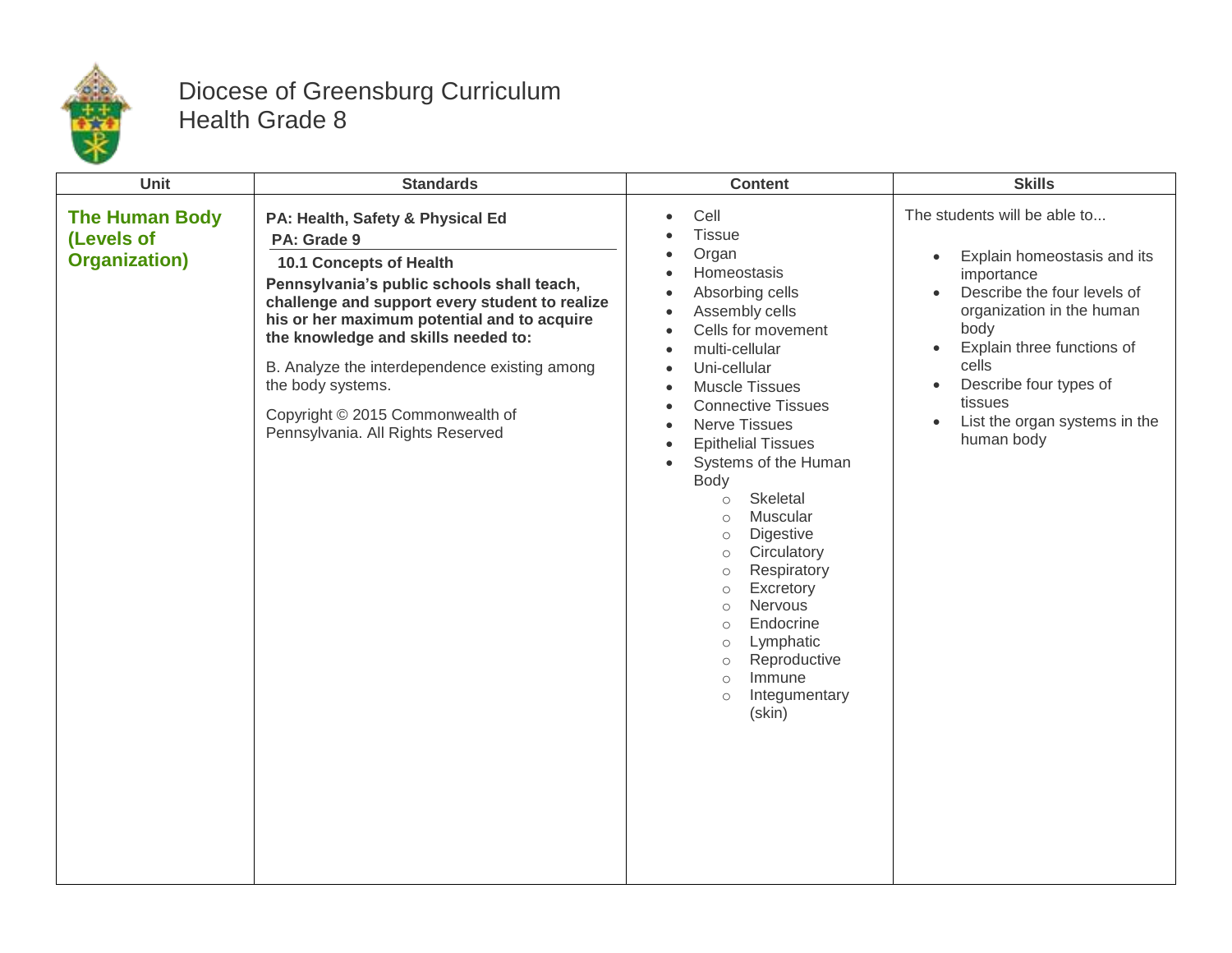| Unit                                                             | <b>Standards</b>                                                                                                                                                                                                                                                                                                                                                                                                                                                                                                                                                                                                            | <b>Content</b>                                                                                                                                                                                                                                                                                                                                                       | <b>Skills</b>                                                                                                                                                                                                                                                                                                                                                                                                                                                                                                                                                                                                                                                                                                                                                  |
|------------------------------------------------------------------|-----------------------------------------------------------------------------------------------------------------------------------------------------------------------------------------------------------------------------------------------------------------------------------------------------------------------------------------------------------------------------------------------------------------------------------------------------------------------------------------------------------------------------------------------------------------------------------------------------------------------------|----------------------------------------------------------------------------------------------------------------------------------------------------------------------------------------------------------------------------------------------------------------------------------------------------------------------------------------------------------------------|----------------------------------------------------------------------------------------------------------------------------------------------------------------------------------------------------------------------------------------------------------------------------------------------------------------------------------------------------------------------------------------------------------------------------------------------------------------------------------------------------------------------------------------------------------------------------------------------------------------------------------------------------------------------------------------------------------------------------------------------------------------|
| <b>Safety/Safe</b><br><b>Environment</b>                         | PA: Health, Safety & Physical Ed<br>PA: Grade 9<br>10.3 Safety & Injury Prevention<br>Pennsylvania's public schools shall teach,<br>challenge and support every student to realize<br>his or her maximum potential and to acquire<br>the knowledge and skills needed to:<br>B. Describe and apply strategies for emergency<br>and long-term management of injuries.<br>• rescue breathing<br>• water rescue<br>• self-care<br>• sport injuries<br>D. Analyze the role of individual responsibility for<br>safety during organized group activities<br>Copyright © 2015 Commonwealth of<br>Pennsylvania. All Rights Reserved | CPR/First-Aid-- overview<br>$\bullet$<br>Hypothermia/Hyperthermia<br>Venom<br>$\bullet$<br>Injuries<br>$\bullet$<br>Accidents<br>Shock<br>$\bullet$<br>Allergies<br>$\bullet$<br><b>Heimlich Maneuver</b><br>$\bullet$<br><b>Back Blows</b><br>$\bullet$<br>Seizures<br>$\bullet$<br>Concussion<br>$\bullet$<br><b>Domestic Violence</b><br><b>Sexual Harassment</b> | The students will be able to:<br>Identify what they can do to<br>be helpful in an emergency<br>situation<br>Identify the need for and be<br>able to perform CPR, the<br>Heimlich Maneuver, and<br>basic first aid techniques<br>Describe first aid treatments<br>for common emergencies<br>Describe the causes and<br>treatments for hypothermia<br>and hyperthermia<br>Identify an allergic reaction<br>and describe how to respond<br>to it<br>Develop safety guidelines for<br>water and other outdoor<br>recreational activities<br>Learn and recognize<br>behaviors of sexual<br>harassment<br>Identify POSITIVE ways to<br>express anger<br>Recognize what you can and<br>cannot do to protect yourself<br>or others in a Domestic<br>Violence situation |
| <b>Circulatory and</b><br><b>Cardiovascular</b><br><b>System</b> | PA: Health, Safety & Physical Ed<br>PA: Grade 9<br>10.1 Concepts of Health<br>Pennsylvania's public schools shall teach,<br>challenge and support every student to realize                                                                                                                                                                                                                                                                                                                                                                                                                                                  | Heart<br>Vein<br>Artery<br>Capillaries<br>Ventricle                                                                                                                                                                                                                                                                                                                  | The students will be able to:<br>Describe the structure and<br>function of the three types of<br>blood vessels                                                                                                                                                                                                                                                                                                                                                                                                                                                                                                                                                                                                                                                 |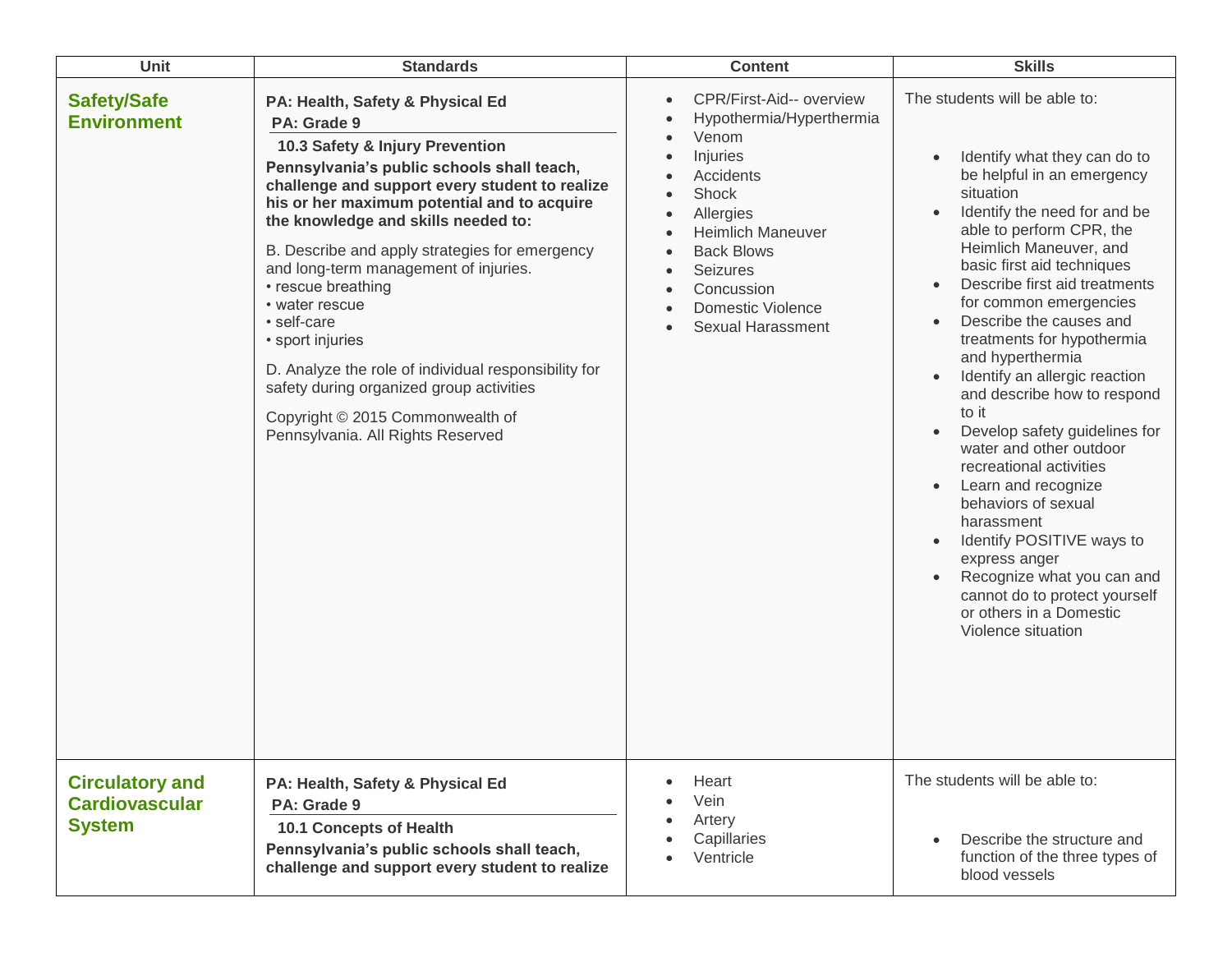| <b>Unit</b>                                   | <b>Standards</b>                                                                                                                                                                                                                                                                                                                                                                                                                                                                                                                                                                                                                                                                                                                                                 | <b>Content</b>                                                                                                                                                                                                                                                                                                                                                                                                                                                      | <b>Skills</b>                                                                                                                                                                                                                                                                                                                                                                                                                                                                                                                                                 |
|-----------------------------------------------|------------------------------------------------------------------------------------------------------------------------------------------------------------------------------------------------------------------------------------------------------------------------------------------------------------------------------------------------------------------------------------------------------------------------------------------------------------------------------------------------------------------------------------------------------------------------------------------------------------------------------------------------------------------------------------------------------------------------------------------------------------------|---------------------------------------------------------------------------------------------------------------------------------------------------------------------------------------------------------------------------------------------------------------------------------------------------------------------------------------------------------------------------------------------------------------------------------------------------------------------|---------------------------------------------------------------------------------------------------------------------------------------------------------------------------------------------------------------------------------------------------------------------------------------------------------------------------------------------------------------------------------------------------------------------------------------------------------------------------------------------------------------------------------------------------------------|
|                                               | his or her maximum potential and to acquire<br>the knowledge and skills needed to:<br>B. Analyze the interdependence existing among<br>the body systems.<br><b>10.2 Healthful Living</b><br>Pennsylvania's public schools shall teach,<br>challenge and support every student to realize<br>his or her maximum potential and to acquire<br>the knowledge and skills needed to:<br>D. Analyze and apply a decision-making process<br>to adolescent health and safety issues<br>Copyright © 2015 Commonwealth of<br>Pennsylvania. All Rights Reserved                                                                                                                                                                                                              | Plasma<br>$\bullet$<br>Red Blood Cell<br>Hemoglobin<br>White Blood Cell<br>Platelet<br>Cardiovascular<br><b>Pulmonary System</b>                                                                                                                                                                                                                                                                                                                                    | List the for chambers of the<br>heart<br>Trace the path of blood<br>through the circulatory<br>system<br>List the four components of<br>human blood<br>Describe the primary function<br>of red blood cells, white<br>blood cells, and platelets<br>Describe things that can be<br>done to limit the likelihood, or<br>severity, of cardiovascular<br>diseases.                                                                                                                                                                                                |
| <b>Reproduction and</b><br><b>Development</b> | PA: Health, Safety & Physical Ed<br>PA: Grade 9<br>10.1 Concepts of Health<br>Pennsylvania's public schools shall teach,<br>challenge and support every student to realize<br>his or her maximum potential and to acquire<br>the knowledge and skills needed to:<br>A. Analyze factors that impact growth and<br>development between adolescence and<br>adulthood.<br>• relationships (e.g., dating, friendships, peer<br>pressure)<br>• interpersonal communication<br>· risk factors (e.g., physical inactivity, substance<br>abuse, intentional/unintentional injuries, dietary<br>patterns)<br>• abstinence<br>• STD and HIV prevention<br>• community<br>B. Analyze the interdependence existing among<br>the body systems.<br><b>10.2 Healthful Living</b> | Sperm<br>Egg<br>Fertilization<br><b>Testes</b><br>Ovaries<br>$\bullet$<br><b>Fallopian Tube</b><br><b>Uterus</b><br>$\bullet$<br><b>Menstrual Cycle</b><br>Ovulation<br>$\bullet$<br>Zygotes<br>$\bullet$<br>Embryo<br>$\bullet$<br>Amniotic Sac<br>$\bullet$<br>Placenta<br>$\bullet$<br>Fetus<br>$\bullet$<br><b>Umbilical Cord</b><br>Infancy<br>Childhood<br>Adolescence<br>Puberty<br>$\bullet$<br>Adulthood<br>Menopause<br>Testosterone<br>Estrogen<br>Semen | The students will be able to:<br>Label the structures of the<br>male and female<br>reproductive systems<br>Compare primary structures<br>and functions of the male<br>and female reproductive<br>systems<br>Explain why human sperm<br>and egg cells carry only 23<br>chromosomes<br>Describe the stages of the<br>menstrual cycle<br>Explain how the fetus obtains<br>food and oxygen, and how it<br>excretes waste<br>Identify stages of<br>development following birth<br>Compare and contract<br>infancy with childhood and<br>adolescence with adulthood |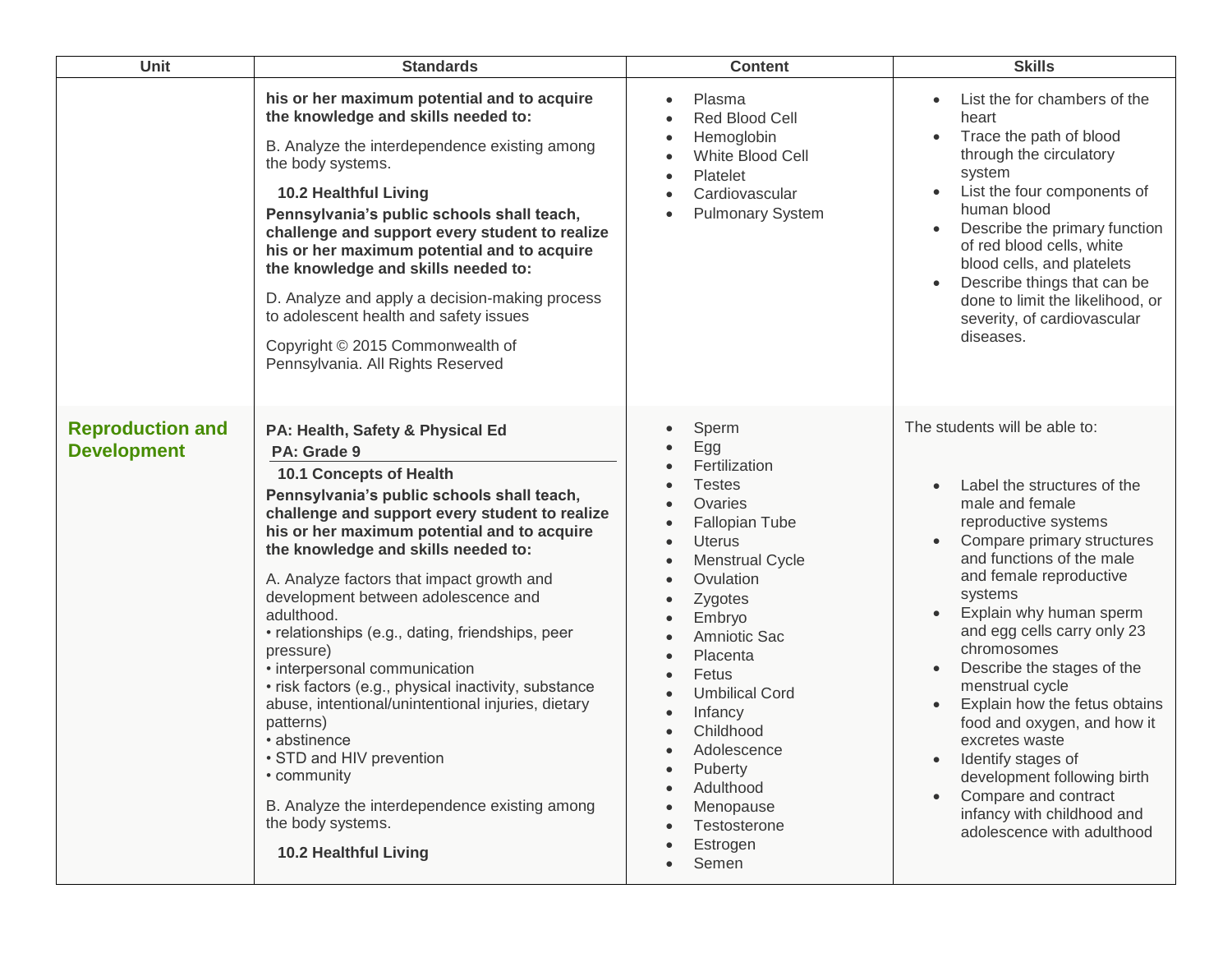| Unit                                          | <b>Standards</b>                                                                                                                                                                                                                                                                                                                                                                                                                                                                                                                                                                                                                                                                                                                                                                                                                                                                                                                                                          | <b>Content</b>                                                                                                                                                                                                                                                                                                                                                                                                                                                                 | <b>Skills</b>                                                                                                                                                                                                                                                                                                                                                                                                                                                 |
|-----------------------------------------------|---------------------------------------------------------------------------------------------------------------------------------------------------------------------------------------------------------------------------------------------------------------------------------------------------------------------------------------------------------------------------------------------------------------------------------------------------------------------------------------------------------------------------------------------------------------------------------------------------------------------------------------------------------------------------------------------------------------------------------------------------------------------------------------------------------------------------------------------------------------------------------------------------------------------------------------------------------------------------|--------------------------------------------------------------------------------------------------------------------------------------------------------------------------------------------------------------------------------------------------------------------------------------------------------------------------------------------------------------------------------------------------------------------------------------------------------------------------------|---------------------------------------------------------------------------------------------------------------------------------------------------------------------------------------------------------------------------------------------------------------------------------------------------------------------------------------------------------------------------------------------------------------------------------------------------------------|
|                                               | Pennsylvania's public schools shall teach,<br>challenge and support every student to realize<br>his or her maximum potential and to acquire<br>the knowledge and skills needed to:<br>C. Analyze media health and safety messages<br>and describe their impact on personal health and<br>safety<br>D. Analyze and apply a decision-making process<br>to adolescent health and safety issues<br>Copyright © 2015 Commonwealth of<br>Pennsylvania. All Rights Reserved                                                                                                                                                                                                                                                                                                                                                                                                                                                                                                      | Vagina<br>Scrotum<br>Cervix<br><b>Uterus</b><br>Urethra<br>Gestation                                                                                                                                                                                                                                                                                                                                                                                                           | Describe the Catholic view of<br>sexuality                                                                                                                                                                                                                                                                                                                                                                                                                    |
| <b>Drugs and Alcohol</b><br><b>Prevention</b> | PA: Health, Safety & Physical Ed<br>PA: Grade 9<br>10.1 Concepts of Health<br>Pennsylvania's public schools shall teach,<br>challenge and support every student to realize<br>his or her maximum potential and to acquire<br>the knowledge and skills needed to:<br>D. Analyze prevention and intervention strategies<br>in relation to adolescent and adult drug use.<br>· decision-making/refusal skills<br>· situation avoidance<br>• goal setting<br>· professional assistance (e.g., medical,<br>counseling. Support groups)<br>• parent involvement<br><b>10.2 Healthful Living</b><br>Pennsylvania's public schools shall teach,<br>challenge and support every student to realize<br>his or her maximum potential and to acquire<br>the knowledge and skills needed to:<br>B. Analyze the relationship between health-related<br>information and adolescent consumer choices.<br>• tobacco products<br>• weight control products<br><b>10.4 Physical Activity</b> | Opioids<br>$\bullet$<br>Prescription drug abuse<br><b>Neurons</b><br>$\bullet$<br><b>Short-term Effects</b><br>Long-term Effects<br>Endorphins<br>$\bullet$<br>Overdose<br>Opium Poppy<br>Heroin<br>$\bullet$<br>Fentanyl<br>Marijuana<br>Synthetics<br>Nicotine<br>Tobacco<br>Alcohol<br>Cocaine<br><b>DUI</b><br><b>UAD</b><br><b>Stimulants</b><br>Depressants<br>Hallucinogens<br>Inhalants<br>Peer-Pressure<br><b>Steroids</b><br>Withdraw<br>Rehabilitation<br>$\bullet$ | The students will be able to<br>Explain how drug or alcohol<br>use can lead to dependence<br>Identify how medications can<br>be dangerous and lead to<br>addiction<br>Identify symptoms of<br>withdraw<br>Describe how drugs impact<br>several systems of the<br>human body<br>List the available treatments<br>for drug or alcohol<br>dependence<br>Explain how anyone can<br>become addicted to drugs or<br>alcohol<br>Identifying the dangers of<br>vaping |